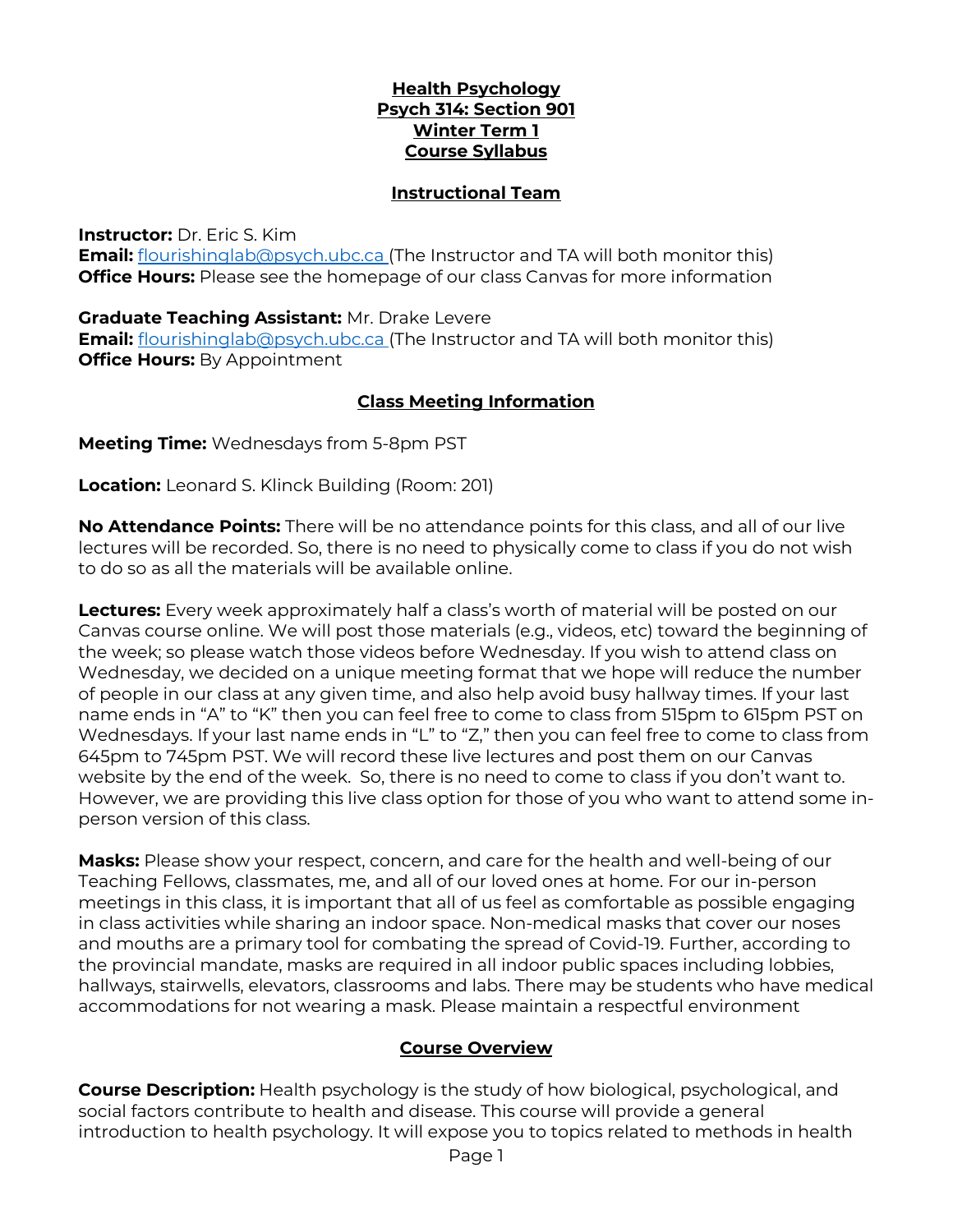psychology, stress and coping, social support, health behaviors, health promotion, patientprovider relations, pain and pain management, the role of psychosocial factors in the management of chronic disease, aging, and death and dying. Many of these topics are not only of interest to psychology students, but are also quite relevant to other, neighboring disciplines. The purpose of this class is to provide you with a psychological perspective on these important issues.

**Learning Goals:** By the end of this course, you should be able to:

- Understand and explain how psychological, social, and biological factors influence health and well-being.
- Recognize, recall, connect, and evaluate different theoretical approaches to health psychology.
- Critically evaluate new and existing information related to health psychology.
- Describe and distinguish between basic research designs used to study health psychology.
- All of this knowledge will help you in multiple ways. For example, if you decide to pursue a career in psychology, medicine, public health, or a related field, the learnings from this course can inform your work. The knowledge you learn from this course can help you navigate the information (and misinformation) you may encounter related to health psychology topics.

**Course Structure:** This course will consist of the following core components:

- 1) *Synchronous activities* (live class meetings)
	- o Participate in our live lectures, discussions, and group activities
- 2) *Asynchronous activities* (independent learning)
	- o Study the assigned readings
	- o Watch the other assigned videos
- 3) *Evaluations* will be based on:
	- o Exams
	- o Assignments

**Impact of COVID-19 on our Course:** We are currently enduring a very unique time in history. Please be aware that we might modify elements of the course that are not working based on student feedback, as well as directives that are mandated by the University, and thus this syllabus is subject to change. As of today (August 29, 2021), we are expected to have inperson classes. However, if COVID-19 rates become high, our University might direct us to go online again. I do not know what will happen this upcoming Term but appreciate everyone's patience, understanding, and flexibility.

# **Contacting Us**

**Overview:** There are three main ways to connect with us. Please read the descriptions below for the best way to get your questions answered.

**1) Office hours & After Class:** Questions about course materials are best asked during these times. I will hold office hours right after each class.

**2) Discussion board:** For technical / logistical questions please check the discussion board on Canvas. If you cannot find an answer, please post your question. You will likely get a quick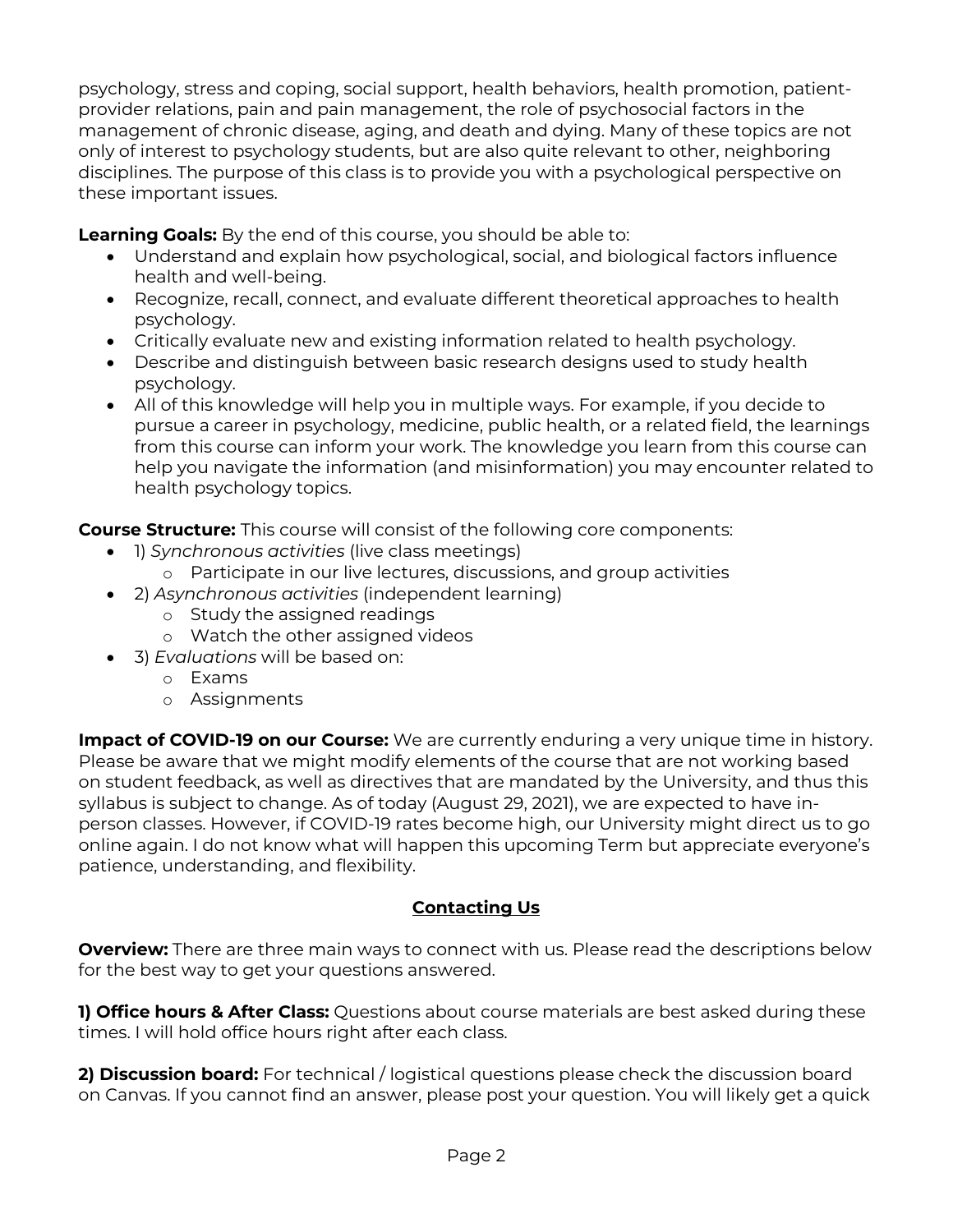response from your classmates and your question will also help others who may have the same question. We will monitor the discussion board regularly and respond ASAP.

**3) Email:** Please use email only after trying the options above or if there is an urgent issue and will require only a 1-2 sentence response. We will try to respond within 48 hours on weekdays. Please put the topic you're emailing about in the email subject and email: [flourishinglab@psych.ubc.ca.](mailto:flourishinglab@psych.ubc.ca) Both the TA and instructor will be monitoring this email address.

## **Learning Materials**

**Overview:** We will be using three main tools to help us learn more about health psychology this upcoming semester and they include our textbook, Canvas, and Zoom.

## **Textbook:**

- We will be using this textbook:
	- o *Health Psychology: Biopsychosocial Interactions*, 2nd Canadian Edition
	- o Authors: Edward P. Sarafino, Timothy W. Smith, David B. King, Anita DeLongis
		- Please do not use the older version of this textbook (i.e., 1st edition) or other versions (e.g., American version).
- The textbook is required, and you can obtain it via:
	- o Renting the [e-book from the publisher's website.](https://www.wiley.com/en-ca/Health+Psychology%3A+Biopsychosocial+Interactions%2C+2nd+Canadian+Edition-p-9781119506881) The e-book rental costs \$33 for 120 days and will last you till the end of the term.
	- o Purchasing the e-book from the [UBC Bookstore](https://shop.bookstore.ubc.ca/courselistbuilder.aspx)
	- o Purchasing a hardcopy from **[Amazon](https://www.amazon.ca/gp/product/1119506948/ref=ppx_yo_dt_b_asin_title_o00_s00?ie=UTF8&psc=1)**

## **Canvas:**

- Please check our class Canvas website regularly. There you will receive information about:
	- o Announcements (check your settings to ensure you will receive notifications)
	- o Recorded lectures
	- o Recordings of live class sessions
	- o Other videos and links to outside materials
	- o Assignments
	- o Exams

## **Zoom:**

- We will be holding classes partially in-person. However, if we move online at any point in the Term, we will use Zoom for our live class meetings and for offices hours.
	- o The links and passwords for these will be on Canvas.
	- o Please keep your microphone muted when you are not speaking.
- Synchronous (real-time) class meetings:
	- o Before coming to class, please do the textbook readings. Our interactive activities and discussions will be structured to help deepen our learning of the topics that we are engaging with.
	- o These synchronous classes are not mandatory.
	- o These meetings will be recorded, so if you do not attend, please watch the recordings as there might be some exam materials discussed in the synchronous meetings.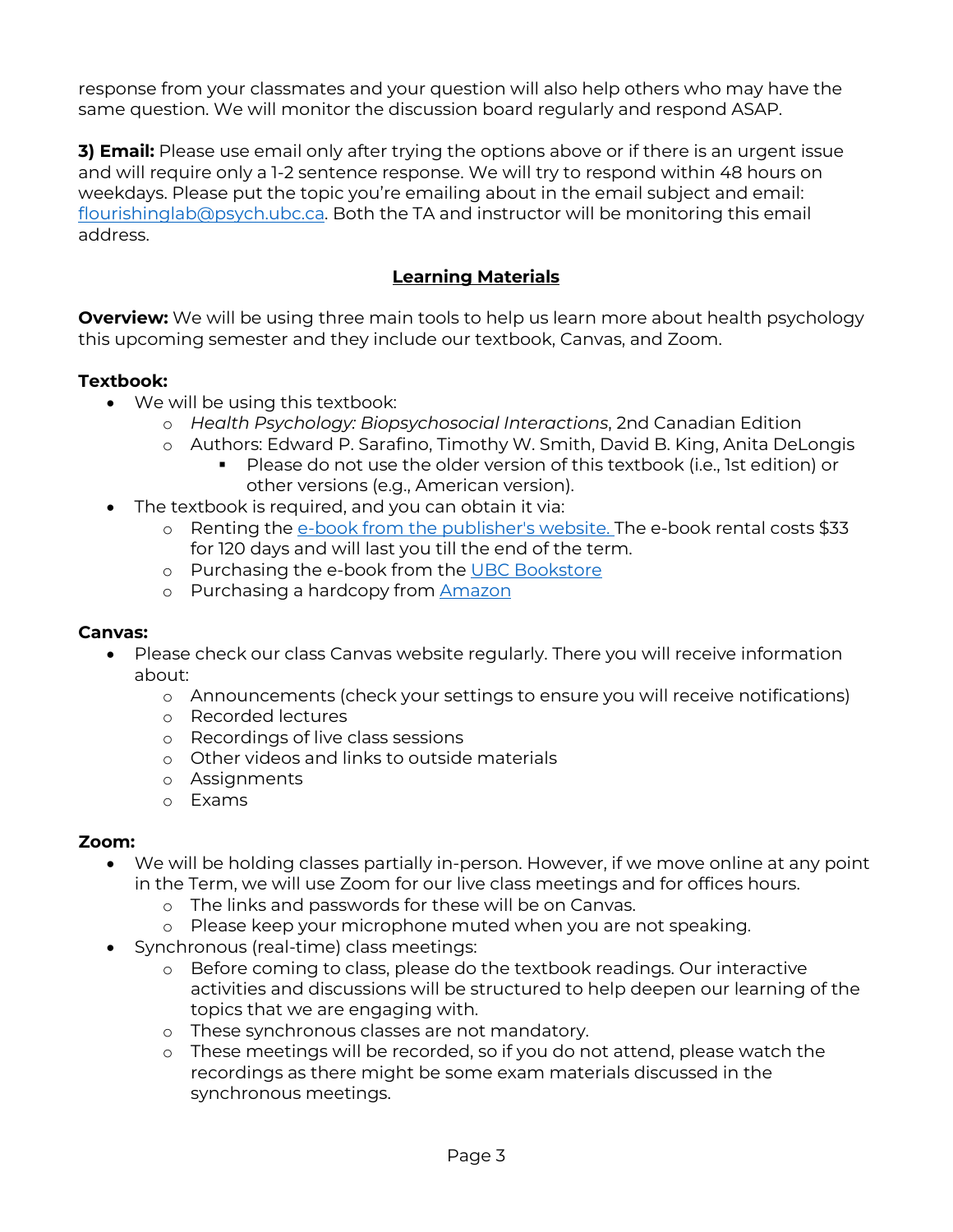# **Course Evaluation**

**Overview:** You will be assessed via exams and assignments. You can also participate in the human subject pool for extra credit (see below for more information).

- The exams will primarily consist of multiple choice and short answer (written) questions. Multiple choice questions will be drawn directly from the textbook, while short answer questions will be drawn directly from lectures.
- Exams are **non-cumulative.**
- The exams will cover both lecture and textbook material, including material presented by guest lecturers. You may be tested on any material covered in lectures *or* in the textbook (including material that was only discussed in class or material that only appeared in the assigned readings).
- The purpose of the lectures is to amplify, explain, and expand upon material presented in the textbook and to give you a richer understanding of health psychology. Although there will be overlap between the lectures and the textbook, there will be a good deal of unique material presented in the lectures that is not part of the textbook. Furthermore, some material from the textbook will not be discussed in class (i.e., we will not cover all textbook material in lecture). This means that to be successful in this course, you must carefully read the text and attend the lectures or watch them online. It is recognized that students have different preferences for concordance between lectures and the textbook, and if you prefer a class in which the lectures repeat all of the information from the textbook, you are strongly encouraged to enroll in another section or course.
- Exams will take place on Canvas. To take an exam, log into Canvas and then navigate to the Quiz section.
- Once you start an exam, you will have 1 hour to complete it.
- The exams will be open note / open book.
- Your exam responses must reflect your own knowledge and understanding. You cannot consult with other students, tutors, etc. while writing the exam. You also cannot copy or distribute the exam materials. Academic misconduct will result in disciplinary measures.
- Examinations will be given on published dates only. If you are unable to write the exam on the published dates, please let me know in advance. I ask that you do not send me your medical / personal documentation. Accommodations will be made on a case-by-case basis (for UBC's Academic Concession policy, see [http://www.calendar.ubc.ca/vancouver/index.cfm?tree=3,329,0,0\)](http://www.calendar.ubc.ca/vancouver/index.cfm?tree=3,329,0,0).
- If you have an ongoing health problem that would prevent you from completing multiple exams and assignments, or if you are unable to take the final exam, then you should contact your faculty's advising office to apply for an academic concession. [Arts](https://students.arts.ubc.ca/advising/academic-performance/help-academic-concession/) [Commerce](https://mybcom.sauder.ubc.ca/academic-concession) [Engineering](https://academicservices.engineering.ubc.ca/exams-grades/academic-concession/) [Land and Food Systems](https://www.landfood.ubc.ca/student-services/medical-emotional-difficulties/) [Science](https://science.ubc.ca/students/advising/concession)
- Exam grades will be posted on the course website.

**Assignments:** You have the option of completing up to two activity assignments (see below for more information). These assignments are designed to help you think more deeply about some of the topics we discuss in this course in a fun, insightful way. These assignments will involve time and effort on your part outside of class and will include a writing component.

- Activity assignments must be submitted by 11:59 pm PST on Canvas on the respective due date.
- Detailed guidelines for each assignment will be posted on Canvas.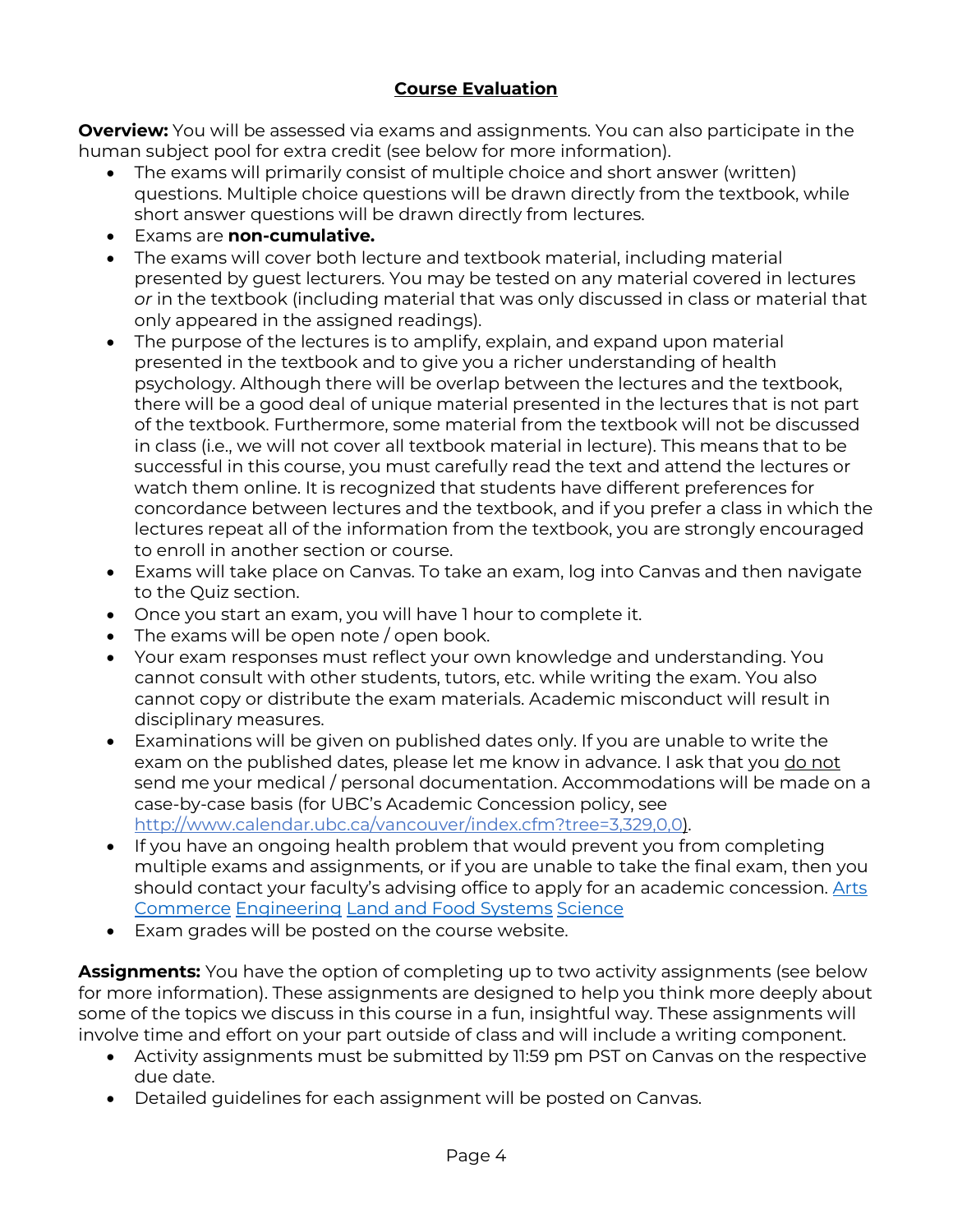**Two evaluation routes:** You can choose either evaluation route below. Compared to past years, this class has been re-designed to place less emphasis on any one exam. As everyone's circumstances and preferences are different, we provide two options to choose from. Students will be given 3 exams and the option of writing up to 2 activity assignments.

- Evaluation Route #1
	- o The 'classic' options are for those of you who do not write the activity assignments, the syllabus quiz will comprise 3%, midterm 1 will comprise 32.3%, midterm 2 will comprise 32.3%, and the final exam will comprise 32.3% of your final grade.
- Evaluation Route #2
	- o You can also choose to write up to two activity assignments in addition to the exams. Each activity assignment will count for 4% of your final grade. That means that for students who write one activity assignment, the quiz and 3 exams will comprise 2%, 31.3%, 31.3%, and 31.3% of you final grade. For students who write two activity assignments, the quiz and 3 exams will comprise 1%, 30.3%, 30.3%, and 30.3% of your final grade etc.
- Important note:
	- o The activity assignments will only be counted in your final grade if they improve your overall grade in the course. If they bring your overall grade down, you will only be evaluated according to Route 1. You will not be penalized for doing extra work. You do not need to notify the professor which route you choose. If you hand activity assignments and they improve your grade, you will be evaluated according to Route 2.

#### **Oops Token:**

• We've built a lot of flexibility into every aspect of the course, but at some point despite your best efforts—something might go wrong ("Oops!") and you might need an extra bit of flexibility. For example, maybe your WiFi goes out just as you're about to submit an assignment that you've worked really hard on, and you need extra time to submit it. So, each student gets one Oops! Token which you can use to get a little extra flexibility once during the term. Ideally, you'll never need to use your Oops! Token. But if you have a problem and would like to use your Oops! Token, email your TA with the subject line "Oops! Token" and explain what additional flexibility you are requesting. "Oops! Tokens" cannot be used for exams under any circumstances.

## **Grade Change Requests:**

- If you would like to request a change to a grade, please complete a Grade Change Request Form (found on Canvas).
- Things to consider:
	- o A grade change request must be made within a week of the initial grade receipt.
	- o A grade change request may be denied if the reasoning given for the re-grade is not sufficient.
	- o The instructor and TA will re-grade and re-evaluate the submitted assignment if a re-grade is granted. A re-grade *can often result in a lower grade than the initial grade given*.

## **Human Subject Pool:**

- You can earn up to 3% extra credit (max) by participating in the human subject pool
- You can earn 0.5% for 30 min experiment that you participate in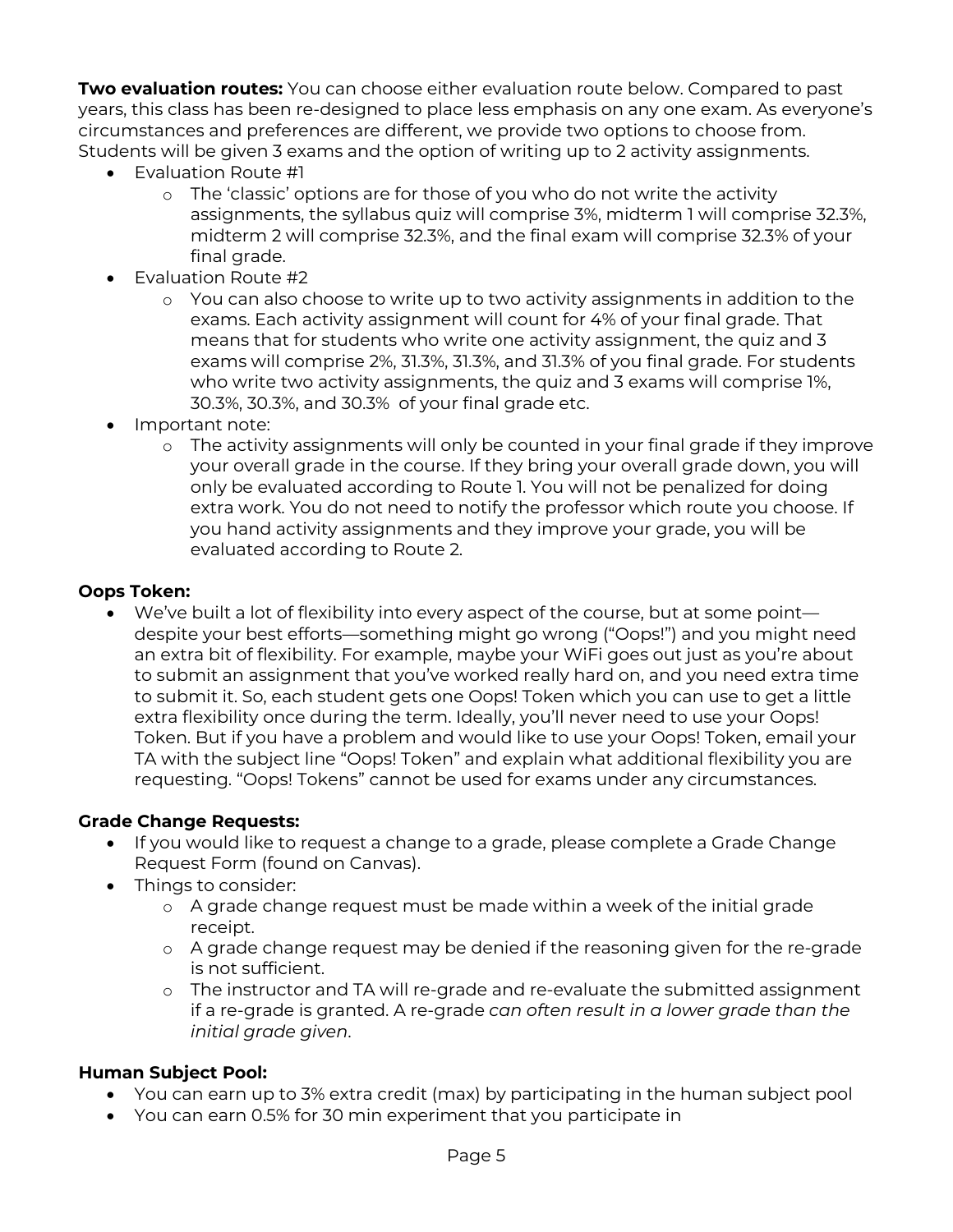- As an alternative you can also complete a library writing project.
- Your points will be added to your final grade after scaling.
- For further details about the human subject pool and the alternate library writing project, please visit [https://psych.ubc.ca/undergraduate/opportunities/human](https://psych.ubc.ca/undergraduate/opportunities/human-subject-pool/)[subject-pool/](https://psych.ubc.ca/undergraduate/opportunities/human-subject-pool/)

# **Respectful and Inclusive Learning Environment**

**Overview:** The opinions and perspectives of all individuals are valued and respected, no matter their age, gender, ability, ethnicity, religion, political affiliation, sexual orientation, gender identity, or gender expression. To this end, and in support of UBC's Positive Space campaign [\(https://psych.ubc.ca/about/equity-inclusion/](https://psych.ubc.ca/about/equity-inclusion/) ), we further aim to foster a classroom atmosphere that is receptive to and welcoming of LGBTQ people and issues (see [http://positivespace.ubc.ca\)](http://positivespace.ubc.ca/).

All individuals in the classroom should feel safe to express their thoughts and opinions without judgment, ridicule, or discrimination. As such, thoughts and opinions should be shared in a thoughtful, nonjudgmental, and socially responsible manner. In regards to more sensitive issues, it is advisable that we all "think before we speak." If a particular statement or behavior might offend someone or make an individual feel alienated or threatened in any way, it should not be shared. Educated and respectful opinions, on the other hand, are always welcome. Our goal is not to always agree, but rather to disagree without being threatening or alienating. Our overarching goal is to create a safe space where we can all learn from one another. Failure to adhere to this policy will not be tolerated and may result in removal from the class

# **Learning and Wellness Resources**

**Overview:** There are several resources available to you. Please read the descriptions below.

**Learning Commons:** This is an online resource designed to provide you with learning and study support. It is an interactive website that provides access to information on exam preparation, tutoring, on-campus learning workshops, study groups, and technical tools [\(http://learningcommons.ubc.ca/\)](http://learningcommons.ubc.ca/).

**Writing Support:** You can obtain assistance with writing through the UBC Writing Centre [\(http://learningcommons.ubc.ca/tutoring-studying/improve-your-writing/\)](http://learningcommons.ubc.ca/tutoring-studying/improve-your-writing/). The Writing Centre offers courses, tutoring services, and an online Writer's Workshop to assist students in developing their writing skills. The UBC Library (http://help.library.ubc.ca/) provides online information to assist students in conducting library searches for papers.

**Managing Mental Health During the COVID-19 Outbreak:** You may be feeling stressed, anxious, lonely, or depressed during the pandemic. The pandemic might have exacerbated difficulties that you already had in your life. UBC Student Services has compiled information on steps that you can take to manage your mental health: <https://students.ubc.ca/covid19/mental-health-during-covid-19-outbreak>

**Wellness Resources:** UBC Counselling Services offers virtual counselling appointments and wellness advising appointments. For more information, call (604) 822-3811 or visit: <https://students.ubc.ca/health/counselling-services>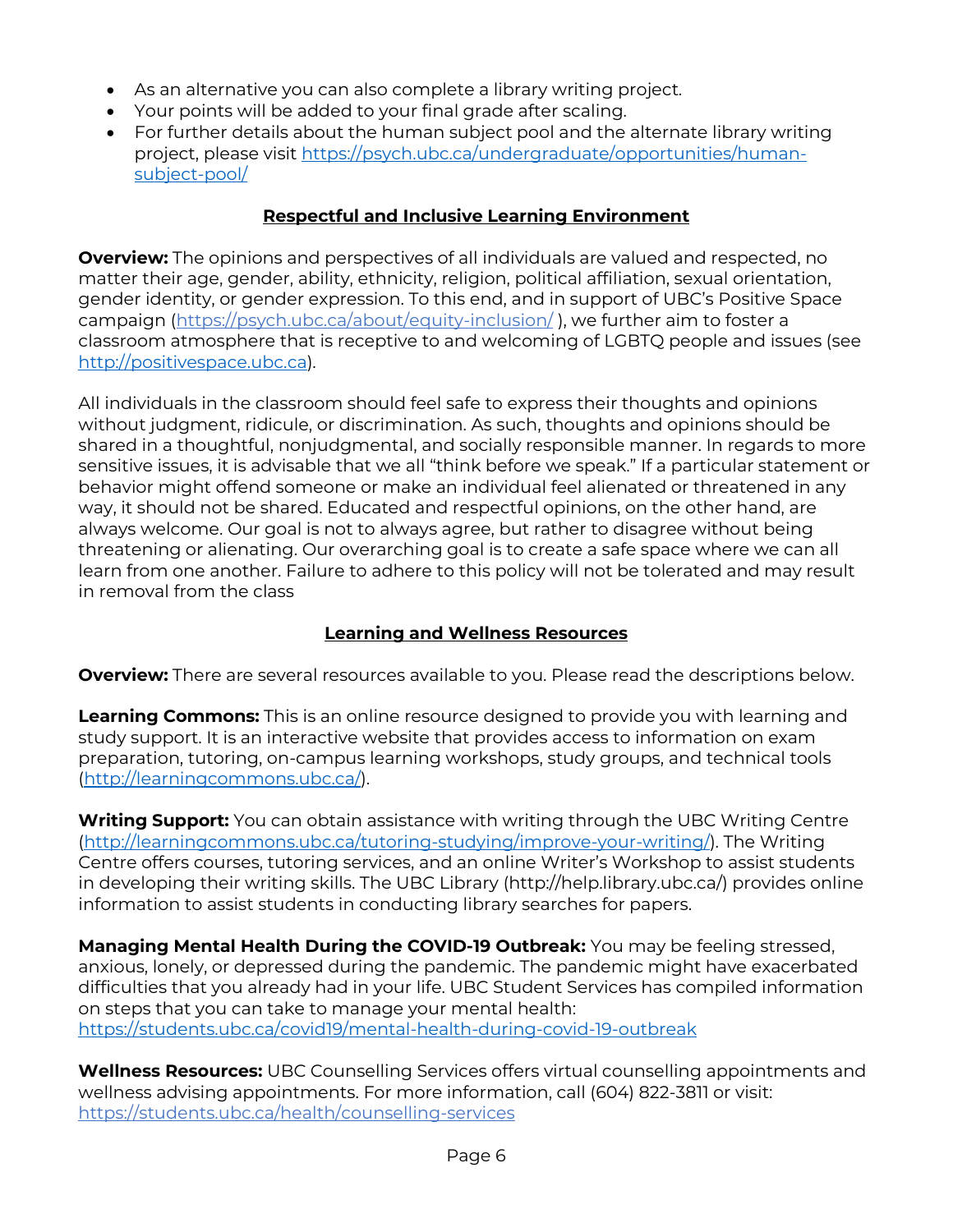**Centre for Accessibility (Access & Diversity):** CFA provides accommodations for students living with physical or mental disabilities [\(https://students.ubc.ca/about-student](https://students.ubc.ca/about-student-services/centre-for-accessibility)[services/centre-for-accessibility\)](https://students.ubc.ca/about-student-services/centre-for-accessibility)

**Student Health Services:** Student health [\(https://ubc.ca/livewell/services/student-health](https://ubc.ca/livewell/services/student-health-service)[service\)](https://ubc.ca/livewell/services/student-health-service) provides you with a variety of healthcare related services to help you maintain your health while studying. Access to doctors and registered nurses.

## **Policies**

**Overview:** Our University and Department have several important policies. Please read them carefully so that you know what they are.

**Academic Integrity:** The academic enterprise is founded on honesty, civility, and integrity. As members of this enterprise, all students are expected to know, understand, and follow the codes of conduct regarding academic integrity. At the most basic level, this means submitting only original work done by you and acknowledging all sources of information or ideas and attributing them to others as required. This also means you should not cheat, copy, or mislead others about what is your work. Violations of academic integrity (i.e., misconduct) lead to the breakdown of the academic enterprise, and therefore serious consequences arise and harsh sanctions are imposed. For example, incidences of plagiarism or cheating may result in a mark of zero on the assignment or exam and more serious consequences may apply when the matter is referred to the Office of the Dean. Careful records are kept in order to monitor and prevent recurrences. A more detailed description of academic integrity, including the University's policies and procedures, may be found here: [Student Conduct and Discipline.](http://www.calendar.ubc.ca/vancouver/index.cfm?tree=3,54,0,0)

All graded work in this course, unless otherwise specified, is to be original work done independently by individuals. If you have any questions as to whether or not what you are doing is even a borderline case of academic misconduct, please consult your instructor.

The Department of Psychology takes academic integrity very seriously and has taken steps to alleviate misconduct. For example, the Department has implemented software that can reliably detect cheating on multiple-choice exams by analyzing the patterns of students' responses. In addition, the Department subscribes to *TurnItIn* – a service designed to detect and deter plagiarism. All materials (term papers, lab reports, etc.) that students submit for grading will be scanned and compared to over 4.5 billion pages of content located on the Internet or in *TurnItIn*'s own proprietary databases. The results of these comparisons are compiled into customized "Originality Reports" containing several sensitive measures of plagiarism; instructors receive copies of these reports for every student in their class.

In all cases of suspected academic misconduct, the parties involved will be pursued to the fullest extent dictated by the guidelines of the University. Strong evidence of cheating or plagiarism may result in a zero credit for the work in question. According to the University Act (section 61), the President of UBC has the right to impose harsher penalties including (but not limited to) a failing grade for the course, suspension from the University, cancellation of scholarships, or a notation added to a student's transcript.

**Academic Accommodation:** The University accommodates students who have registered with [the Centre for Accessibility.](http://students.ubc.ca/about/access) Please let me know in within the first two weeks of class, if you require any accommodation.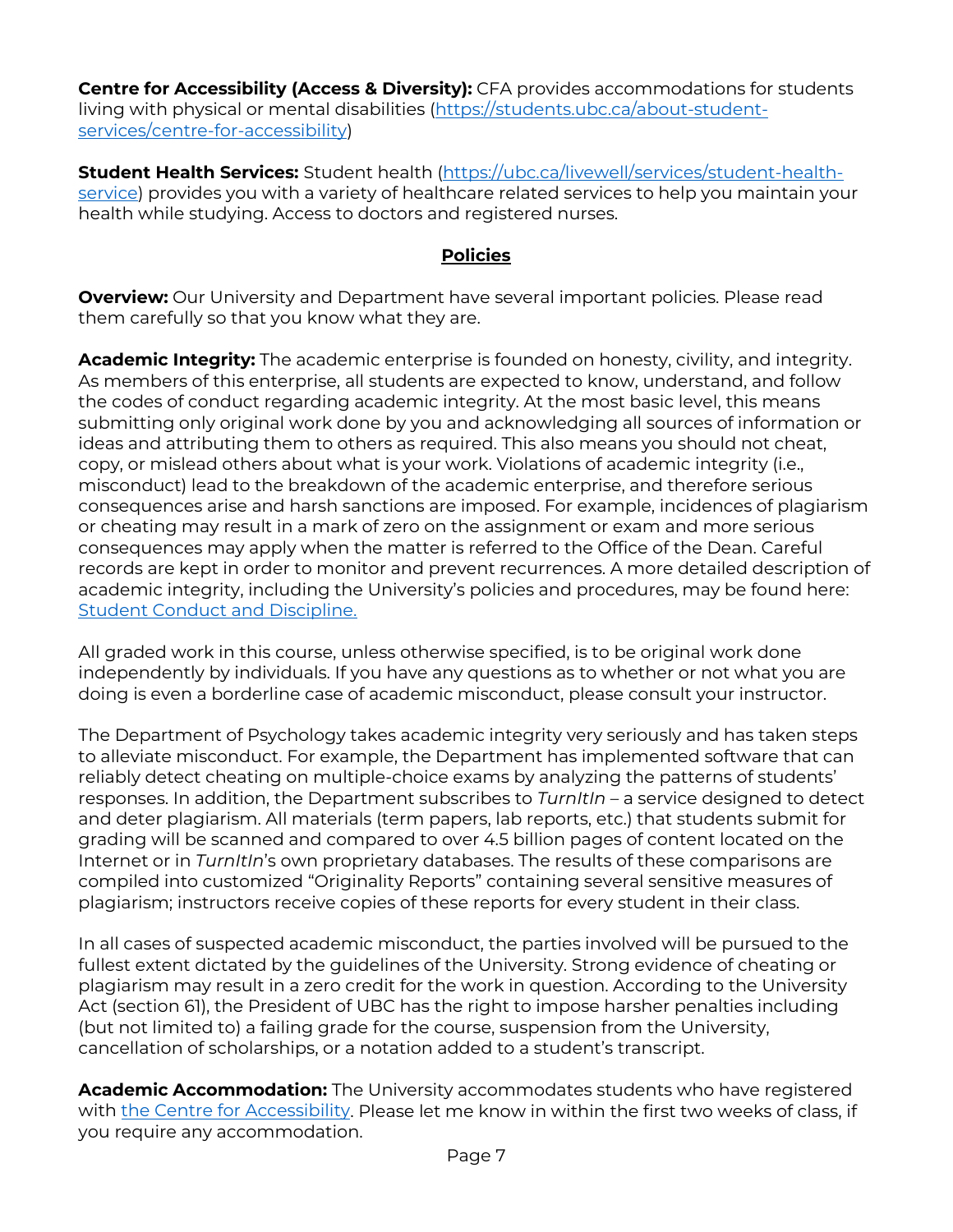**Academic Concession:** If you encounter unanticipated events or circumstances that interfere with your ability to accomplish your academic coursework, please notify me. You may be able to obtain academic concession from the Dean of your Faculty. For further information on academic concession, see [Policies and Regulations in the UBC Calendar](http://www.calendar.ubc.ca/vancouver/index.cfm?tree=3,329,0,0) and also your [academic advising office](https://students.ubc.ca/enrolment/academic-learning-resources/academic-concessions) for more information.

**Adjusted Departmental Grading Scale Policy (for 2021-2022):** All psychology classes are required to comply with departmental norms regarding grade distributions in order to maintain equity across multiple course sections. However, due to COVID-19 and to provide more understanding during these times, the departmental norms have been temporarily adjusted upwards by 5%. Thus, the average grade in 300-level Psychology classes will be between 71 to 75%, with a standard deviation of ~13%. Scaling may be used to comply with these norms; grades may be scaled up or down as necessary by an instructor or the department. Grades are not official until they appear on a student's academic record. You will receive both a percent and a letter grade for this course. At UBC, percentages convert to letter grades according to the key below:

| A+ | 90-100% | C+    | 64-67% |
|----|---------|-------|--------|
| A  | 85-89%  | C.    | 60-63% |
| А- | 80-84%  | $C -$ | 55-59% |
| B+ | 76-79%  | D     | 50-54% |
| R  | 72-75%  | F     | 0-49%  |
| В- | 68-71%  |       |        |

## **Acknowledgements**

**Overview:** We want to acknowledge and say thank you to the following organizations and people.

**xwməθkwəy̓əm (Musqueam) people:** UBC's Point Grey Campus is located on the traditional, ancestral, and unceded territory of the xwməθkwəy̓əm (Musqueam) people. The land it is situated on has always been a place of learning for the Musqueam people, who for millennia have passed on in their culture, history, and traditions from one generation to the next on this site.

**Syllabus contributors:** Portions of this syllabus were inspired by Drs. Nancy Sin, Christiane Hoppmann, and Anita DeLongis,

# **Schedule**

**Overview:** Directly below are some key features of our schedule that you should remember. Below that is a table that visually displays our upcoming semester. The dates refer to approximate days when we will start with a new topic. Due to COVID-19 and the delay of our start date, there might be some variations in the dates and we will announce these ahead of time.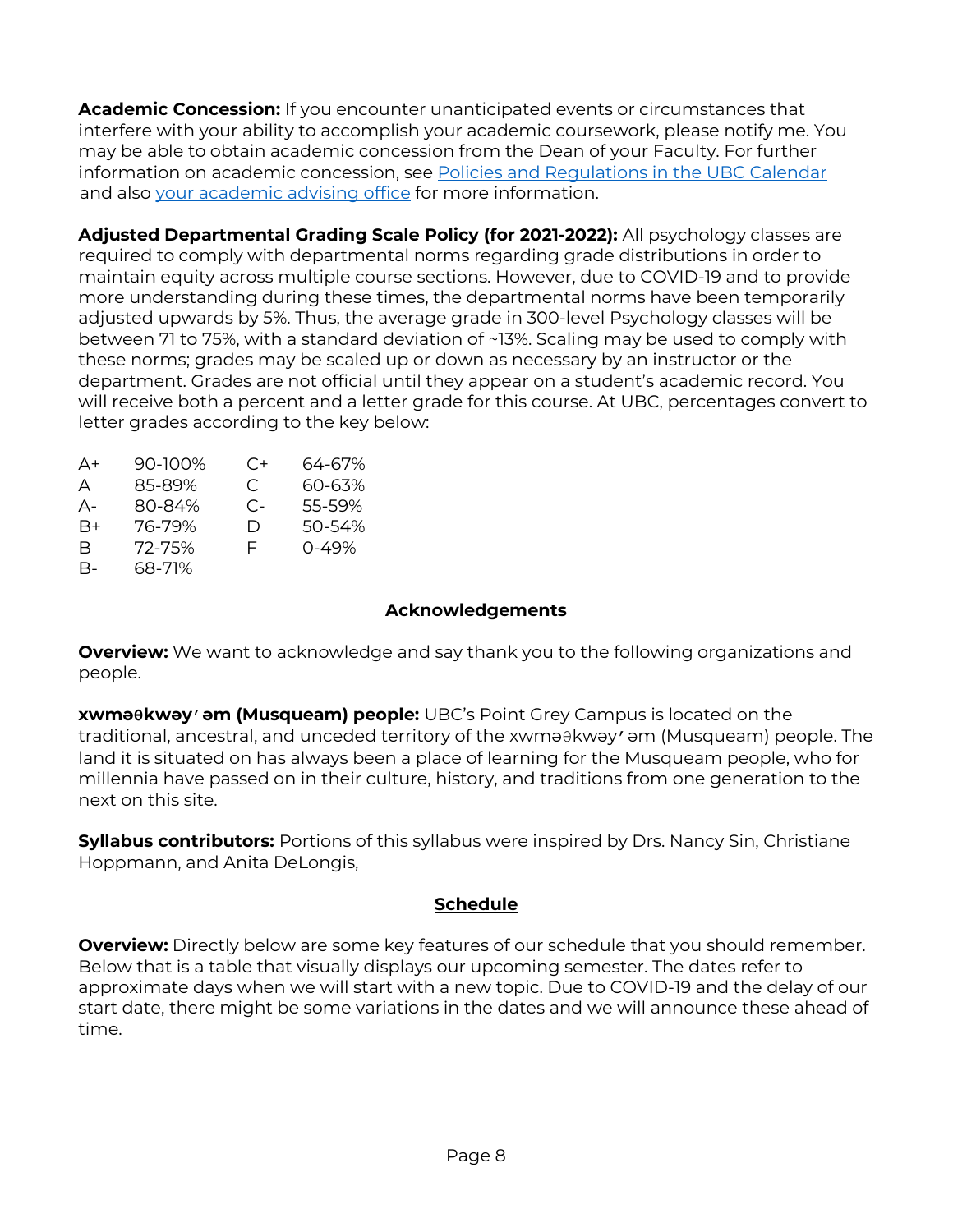| <b>Start Date</b>              | <b>Topics</b>                                                                                                           | <b>Readings</b>                                  |
|--------------------------------|-------------------------------------------------------------------------------------------------------------------------|--------------------------------------------------|
| Week #1<br>September 8         | <b>Introduction to Health Psychology</b><br><b>Location:</b> Leonard S. Klinck Building (Room: 201)                     | Chapter(s): #1<br>(Optional:<br>Chapter(s): #2*) |
| Week #2<br>September 15        | <b>Stress, Illness, and Coping - Part I</b><br><b>Location:</b> Leonard S. Klinck Building (Room: 201)                  | Chapter(s): #3                                   |
| Week #3<br>September 22        | Stress, Illness, and Coping - Part II<br><b>Syllabus Quiz</b>                                                           | Chapter(s): #4,<br>#5                            |
|                                | <b>Location:</b> Leonard S. Klinck Building (Room: 201)                                                                 |                                                  |
| Week #4<br>September 29        | <b>Practice Exam / Midterm #1 Q&amp;A</b><br><b>Location: Zoom</b>                                                      |                                                  |
| Week #5                        | Midterm #1                                                                                                              |                                                  |
| October 6                      | This exam will test all materials covered during Weeks #1-#4<br><b>Location:</b> Leonard S. Klinck Building (Room: 201) |                                                  |
| Week #6<br>October 13          | <b>Health-Related Behaviors</b>                                                                                         | Chapter(s): #6,<br>#7,#8                         |
|                                | <b>Location:</b> Leonard S. Klinck Building (Room: 201)                                                                 |                                                  |
| Week #7<br>October 20          | <b>Healthcare Services</b>                                                                                              | Chapter(s): #9,<br>#10                           |
|                                | Location: Leonard S. Klinck Building (Room: 201)                                                                        |                                                  |
| Week #8<br>October 27          | <b>Practice Exam / Midterm #2 Q&amp;A</b><br><b>Location: Zoom</b>                                                      |                                                  |
| Week #9                        | Midterm #2                                                                                                              |                                                  |
| November 3                     | This exam will test all materials covered during Weeks #6-#8<br><b>Location:</b> Leonard S. Klinck Building (Room: 201) |                                                  |
| <b>Week #10</b><br>November 10 | <b>Midterm Break</b>                                                                                                    | Chapter(s): #11,<br>#12                          |
| Week #11                       | <b>Pain + Chronic Illnesses</b>                                                                                         | Chapter(s): $\#$ 13,                             |
| November 17                    | <b>Location:</b> Leonard S. Klinck Building (Room: 201)                                                                 | #14                                              |
| <b>Week #12</b><br>November 24 | <b>Psychosocial Factors in Aging and Dying</b><br>+ Future of Health Psychology                                         | Chapter(s): #15,<br>#16                          |
|                                | <b>Location:</b> Leonard S. Klinck Building (Room: 201)                                                                 |                                                  |
| <b>Week #13</b><br>December 1  | <b>Last Date of Class</b><br>+ Practice Exam / Final Exam Q&A                                                           |                                                  |